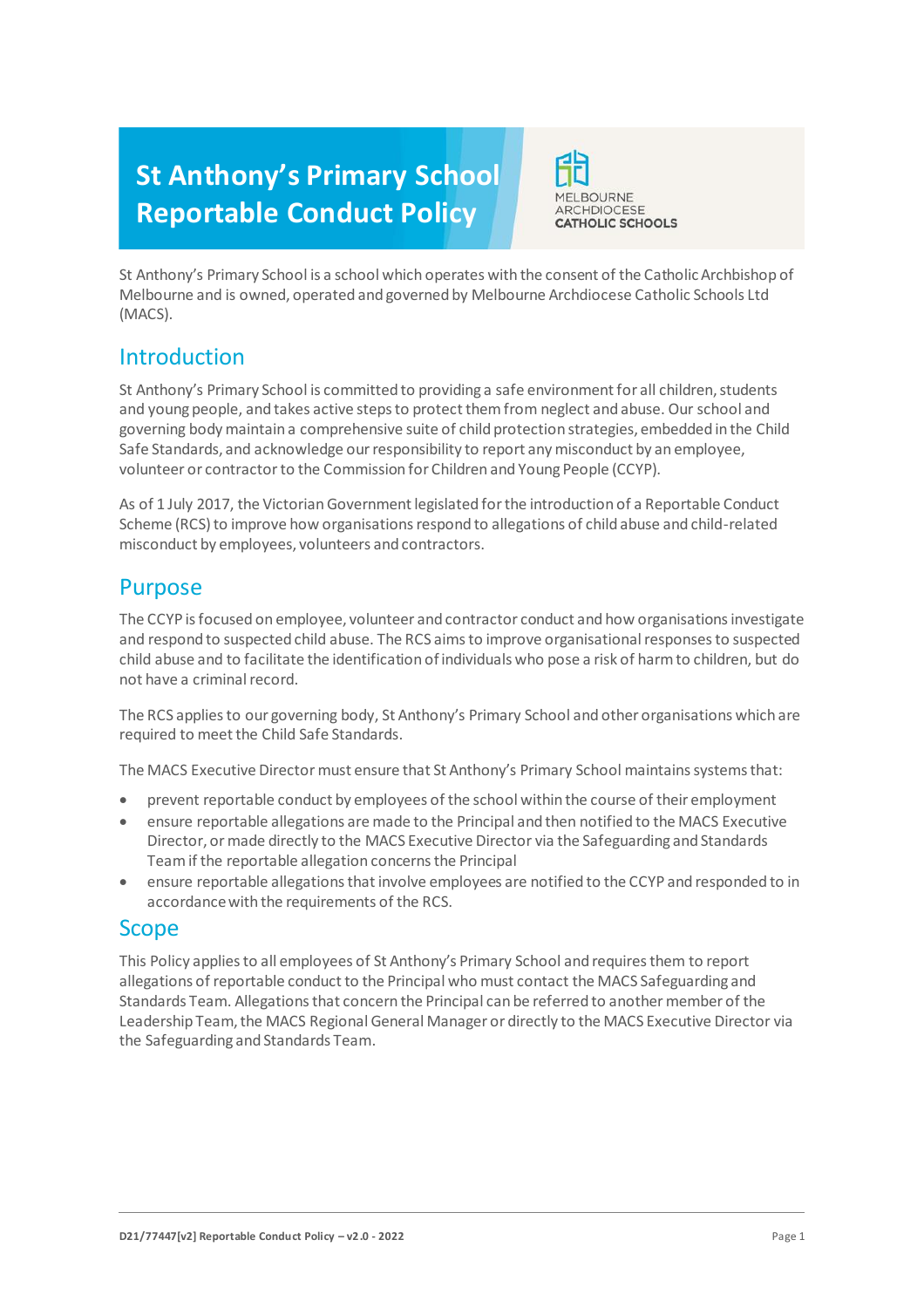## Reportable conduct of St Anthony's Primary School staff, volunteers and others

## **Who is an employee?**

For the purposes of the *Child Wellbeing and Safety Act 2005* (Vic.), employee is defined as a person aged 18 years or over who is either:

- employed by the school whether or not that person is employed in connection with any work or activities of the school that relate to children
- engaged by the school to provide services, including as a volunteer, contractor, office holder or officer, whether or not the person provides services to children.

## **Key definitions**

**Child:** Any person who is under the age of 18 years.

**Mandatory reporting** is a term used to describe the legislative requirement imposed on selected classes of people to report suspected cases of child abuse and neglect to government authorities. Where a mandated reporter forms a belief on reasonable grounds that a student or young person is in need of protection from physical injury or sexual abuse, they are to report their concerns to the Department of Families, Fairness and Housing (DFFH) Child Protection.

**Reportable allegation** means any information that leads a person to form a reasonable belief that an employee has committed either:

- reportable conduct, or
- misconduct that may involve reportable conduct,

whether or not the conduct or misconduct is alleged to have occurred within the course of the person's employment.

#### **Reportable conduct** means:

- a sexual offence committed against, with or in the presence of a child, whether or not a criminal proceeding in relation to the offence has been commenced or concluded
- sexual misconduct committed against, with or in the presence of a child
- physical violence committed against, with or in the presence of a child
- any behaviour that causes significant emotional or psychological harm to a child
- significant neglect of a child.

## Implementation

The school will ensure the reporting of any reportable allegation made against an employee to the MACS Safeguarding and Standards Team.

A reportable allegation is made where a person makes an allegation, based on a reasonable belief, that an employee, volunteer or contractor has committed conduct that *may* involve reportable conduct. This includes where a reportable allegation is made against the school Principal.

*Note: A reasonable belief is more than suspicion. There must be some objective basis for the belief. However, it is not the same as having proof and does not require certainty.*

*For example, a person is likely to have a reasonable belief if they:*

- *observed the conduct themselves*
- *heard directly from a child that the conduct occurred*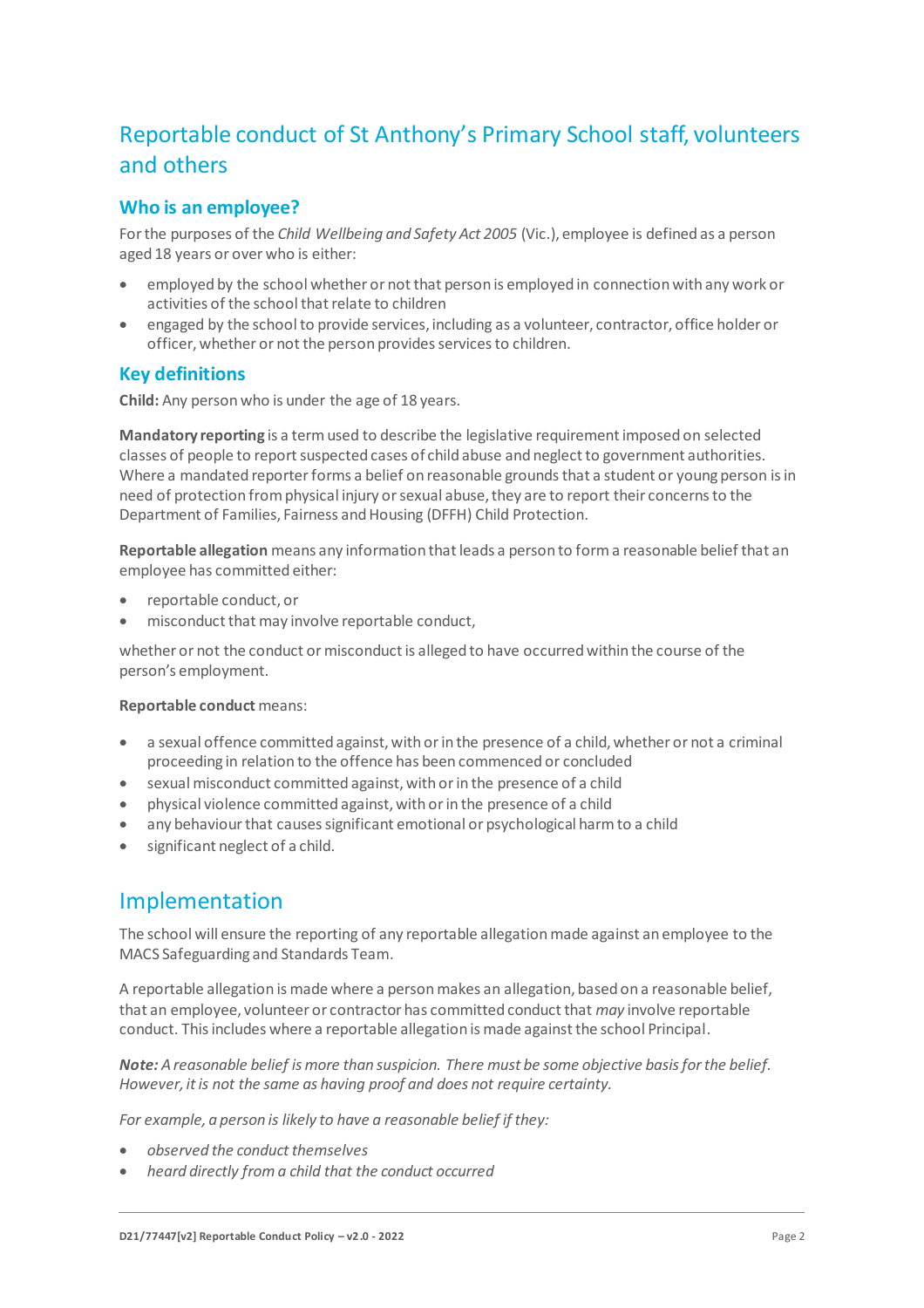*received information from another credible source (including another person who witnessed the reportable conduct or misconduct).*

St Anthony's Primary School Principal, a member of the Leadership Team, the MACS Regional General Manager or the MACS Executive Director does not need to agree with or share the belief that the alleged conduct has occurred. The RCS is an allegations-based scheme. This means that the threshold for notifying the CCYP is low. All allegations must be referred to the MACS Safeguarding and Standards Teamfor advice.

The MACS Safeguarding and Standards Team (or a delegate of the MACS Executive Director) on behalf of the Executive Director in consultation with the school Principal or, where there is an allegation against a Principal, member of the Leadership Team or Regional General Manager will then:

- submit a notification to the CCYP within three days of the MACS Executive Director becoming aware of the reportable allegation
- meet the milestones and reporting requirements to the CCYPunder the RCS.

#### **Reportable conduct includes:**

| <b>Sexual</b><br><b>Offence</b>                                                                                                                                                                                              | <b>Sexual</b><br><b>Misconduct</b>                                                                                                                                                                      | <b>Physical</b><br><b>Violence</b>                                                                                                                                                                                                                  | <b>Behaviour that</b><br>causes significant<br><b>Psychological or</b><br><b>Emotional Harm</b>                                                                                                                          | <b>Significant</b><br><b>Neglect</b>                                                                                                                                     |
|------------------------------------------------------------------------------------------------------------------------------------------------------------------------------------------------------------------------------|---------------------------------------------------------------------------------------------------------------------------------------------------------------------------------------------------------|-----------------------------------------------------------------------------------------------------------------------------------------------------------------------------------------------------------------------------------------------------|--------------------------------------------------------------------------------------------------------------------------------------------------------------------------------------------------------------------------|--------------------------------------------------------------------------------------------------------------------------------------------------------------------------|
| • Rape or sexual<br>assault<br>• Sexual activity<br>with or in the<br>presence of a<br>child<br>• Grooming or<br>encouraging a<br>child to engage in<br>sexual activity<br>• Offences relating<br>to child abuse<br>material | • Behaviour, physical<br>contact, speech<br>or other<br>communication of<br>a sexual nature<br>• Physical contact<br>without valid<br>reason<br>• Crossing<br>professional<br>boundaries<br>• Voyeurism | Hitting, kicking,<br>punching<br>Pushing, shoving,<br>grabbing,<br>throwing, shaking<br>• Use of an object<br>Inappropriate<br>restraint,<br>excessive force<br>Causing a child to<br>believe that force<br>is about to be<br>used<br>(apprehended) | • Exposure to<br>violence or threats<br>of violence<br>• Anti-social<br>behavior<br>• Self-destructive<br>behavior<br>• Persistent hostility<br>or rejection<br>$\bullet$ Humiliation or<br>belittling<br>• Scapegoating | Deprived from the<br>following:<br>clothing or food<br>$\bullet$<br>medical attention<br>or care<br>shelter<br>$\bullet$<br>supervision<br>Access to drugs<br>or alcohol |

The above examples are not exhaustive and consideration should be given to other conduct which may need to be reported. Any reportable allegation listed above, or not listed above but which may constitute reportable conduct, will need to be immediately reported by the school Principal. An allegation against a school Principal should be referred to another member of the Leadership Team, the MACS Regional General Manager or directly to the MACS Executive Director via the Safeguarding and Standards Team.

It is important to note that existing mandatory reporting obligations have not changed. The school will report any allegation of abuse to the DFFH Child Protection.

If the alleged conduct is potentially criminal in nature, Victoria Police must also be notified as a first priority and any investigation by Victoria Police will take precedence.

Where the allegation falls under the mandatory reporting domain, the reporting to CCYP is in addition to reporting to Victoria Police and the DFFH.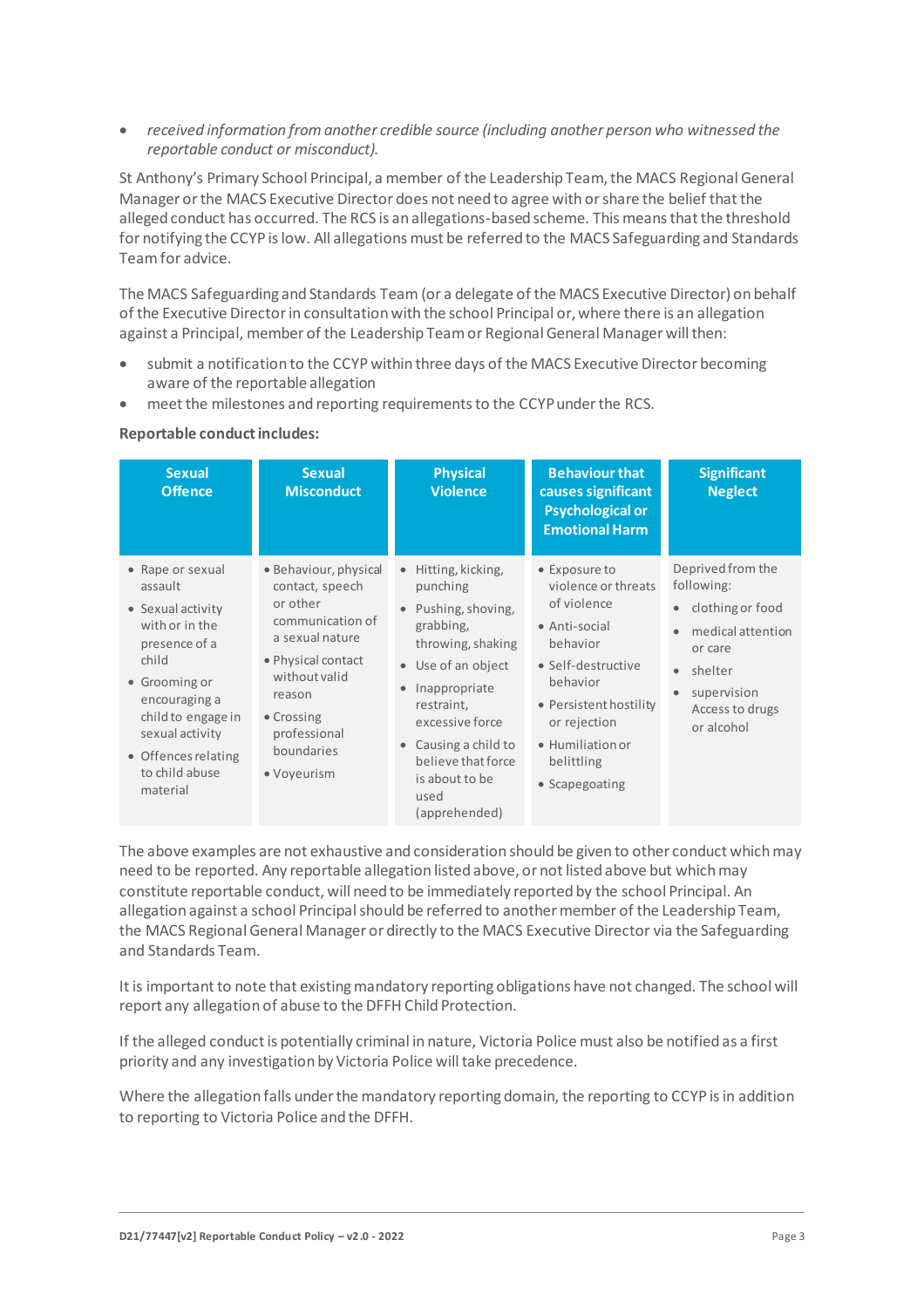## **Reportable conduct, mandatory reporting and reporting to the VIT**

Reportable conduct allegations as listed above are referred to the CCYP.

Any alleged conduct that is regarded to be of a criminal nature is to be dealt with as mandatory reporting and referred to Victoria Police and the DFFH as per the school's Child Protection – Reporting Obligations Policy.

If an employee against whom an allegation of reportable conduct is made is a registered teacher and the misconduct involves a charge, conviction or finding of guilt of a sexual offence, the school must notify the Victorian Institute of Teaching (VIT) immediately under conduct that is reportable to the VIT.

### **Responsibilities of the Principal**

*Note: Principals must comply with the PROTECT reporting obligations, which are in addition to the reporting requirements to the CCYP under the RCS.*

The MACS Executive Director is ultimately responsible for notification of any reportable allegation to the CCYP and for ensuring that a reportable allegation is investigated.

However, it is the responsibility of the school Principal (or for allegations against a Principal, the relevant leader) to ensure that all reportable allegations are taken seriously and referred to the MACS Safeguarding and Standards Team as soon as they become aware of them, and to follow the advice and guidance of the MACS Safeguarding and Standards Team (as authorised by the MACS Executive Director) to respond appropriately. This will usually include conducting an investigation or facilitating the conduct of an investigation.

*Note: St Anthony's Primary School staff members are not required to make a report directly to the CCYP; this is the responsibility of the MACS Safeguarding and Standards Team (or other person authorised by the MACS Executive Director) on behalf of the MACS Executive Director. However, any person with a concern (including a staff member who wishes to remain anonymous, students, parents and/or other members of the community) may notify the CCYP directly of a reportable allegation via a community notification on the website.*

*In the event of a reportable allegation against the school Principal, this must be reported to another member of the Leadership Team, the Regional General Manager or directly to the MACS Executive Director via the Safeguarding and Standards Team.*

*School Principals (and other leaders as appropriate) must also facilitate any requests for information or documentation from MACS, Victoria Police or a regulator in the course of an investigation to ensure compliance with the RCS and the law.*

## **Reporting to the CCYP**

Upon becoming aware of a reportable allegation against an employee, the Principal, member of the Leadership Team or MACS Regional General Manger must contact the MACS Safeguarding and Standards Teamas soon as practicable in order to ensure that the following milestones and reporting requirements to the CCYP are met:

| <b>Within three</b>                                       | <b>Within 30</b>                                                           | <b>Advice on</b>                                               | <b>Outcomes of</b>                                                                     | <b>Additional</b>                                        |
|-----------------------------------------------------------|----------------------------------------------------------------------------|----------------------------------------------------------------|----------------------------------------------------------------------------------------|----------------------------------------------------------|
| business days                                             | calendar days                                                              | investigation                                                  | investigation                                                                          | documents                                                |
| • School contact<br>details<br>• Name of the<br>employee, | • Details of the<br>investigation<br>• Details of the<br>school's response | As soon as is<br>practicable:<br>• name of the<br>investigator | • Copies of the<br>investigation<br>findings<br>• Details regarding<br>disciplinary or | • Promptly<br>providing any<br>further<br>information to |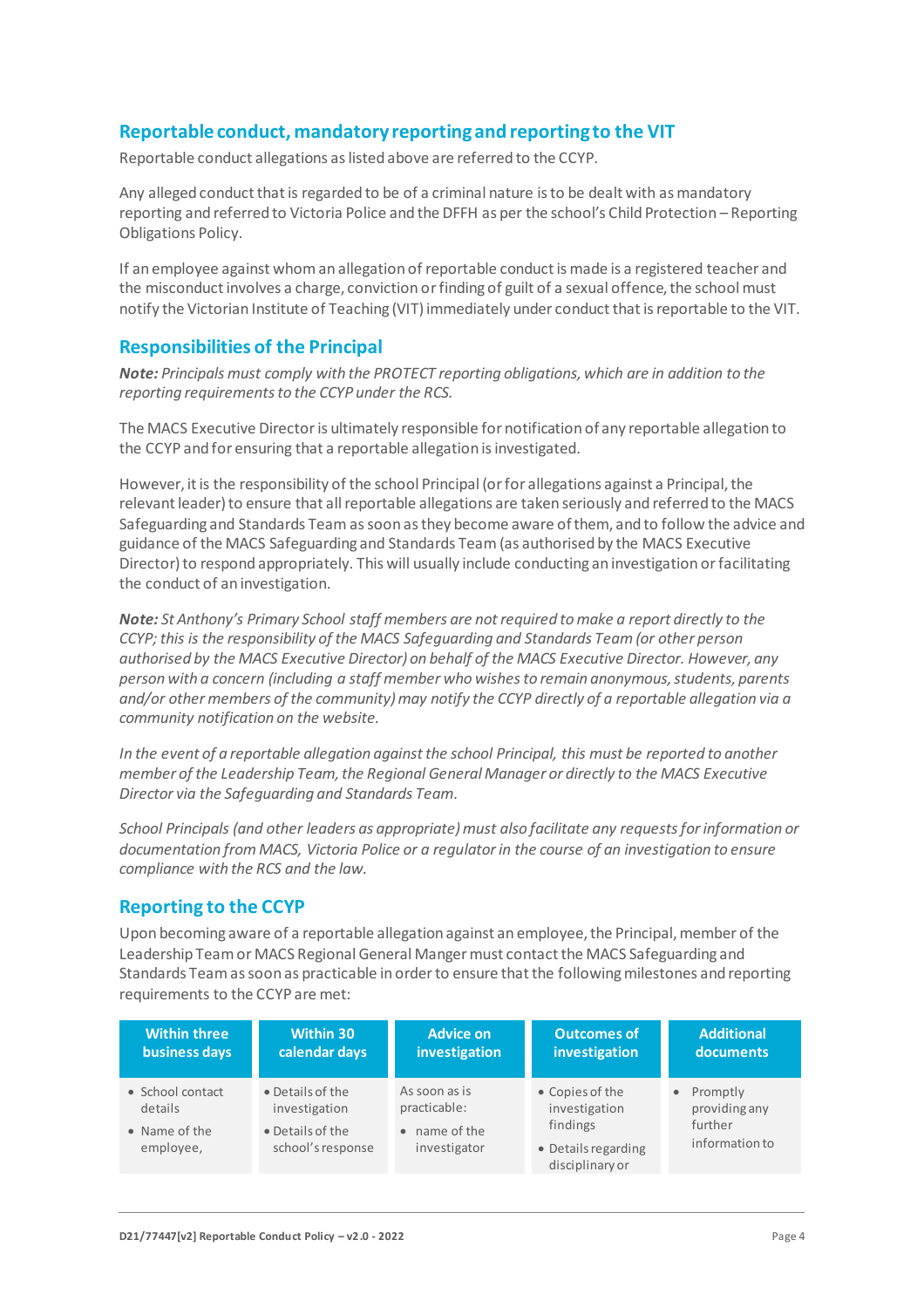| volunteeror<br>contractor<br>• Their date of birth<br>• Initial advice on<br>the nature of the<br>allegation<br>• Any police report | • Details regarding<br>disciplinary or<br>other action<br>proposed<br>• Any written<br>response from the<br>employee,<br>volunteer or<br>contractor<br>regarding the<br>allegation,<br>proposed<br>disciplinary or<br>other action | • their contact<br>details | other action<br>proposed<br>• Reasons for taking<br>or not taking<br>action | the CCYP as<br>requested |
|-------------------------------------------------------------------------------------------------------------------------------------|------------------------------------------------------------------------------------------------------------------------------------------------------------------------------------------------------------------------------------|----------------------------|-----------------------------------------------------------------------------|--------------------------|
|-------------------------------------------------------------------------------------------------------------------------------------|------------------------------------------------------------------------------------------------------------------------------------------------------------------------------------------------------------------------------------|----------------------------|-----------------------------------------------------------------------------|--------------------------|

## **Investigating reportable allegations**

St Anthony's Primary School will ensure procedural fairness throughout the entire investigation process.

*Note: It is anticipated that any investigations will be undertaken by the school Principal (or another school leader) unless it is deemed appropriate by the Principal, the Regional General Manager (in the case of an allegation against a Principal) or the MACS Executive Director for a suitably qualified, third party engaged in consultation with MACS Safeguarding and Standards Team to be appointed.*

The school Principal will ensure that for current employees the process set out in clause 13 of the *Victorian Catholic Education Multi-Enterprise Agreement 2018* (VCEMEA 2018) is followed. Further, the school principal will also ensure that all other relevant MACS and school-based policies and procedures (including Codes of Conduct, processes for managing and investigating complaints, misconduct, discipline, grievances, dispute resolution, and employee welfare and support), as well as any CCYP and other regulatory guidance, are considered to guide the investigation.

For an allegation against a current employee, this means that the Principal will follow the clause 13 process set out in the VCEMEA 2018 and follow the advice and guidance of the MACS Safeguarding and Standards and Employee Relations Teams.

In all cases, before any findings are made or disciplinary action is taken, the subject of an allegation will be:

- notified of any adverse information that is credible, relevant and significant
- given a reasonable opportunity to respond to thatinformation.

The MACS Safeguarding and Standards Team (acting on the MACS Executive Director's behalf) in consultation with the Principal or MACS Regional General Manager (for allegations against a Principal) will determine when the subject of the reportable allegation should be first told about an allegation, in order to ensure that any police investigation is not prejudiced; child safety risks are appropriately assessed and mitigated; and the investigation is not compromised, but remains procedurally fair.

## **Initial investigation**

*Note: Upon receipt of a reportable allegation, the Principal or other relevant leader (for allegations against a Principal) will immediately contact the MACS Safeguarding and Standards Team for advice.*

The Principal or other relevant leader is then guided by the MACS Safeguarding and Standards Team (acting under the authority of the MACS Executive Director) to ensure an appropriate investigation is conducted into the reportable allegation/s by reference to the requirements of the RCS, together with any relevant guidance published by MACS and the CCYP.